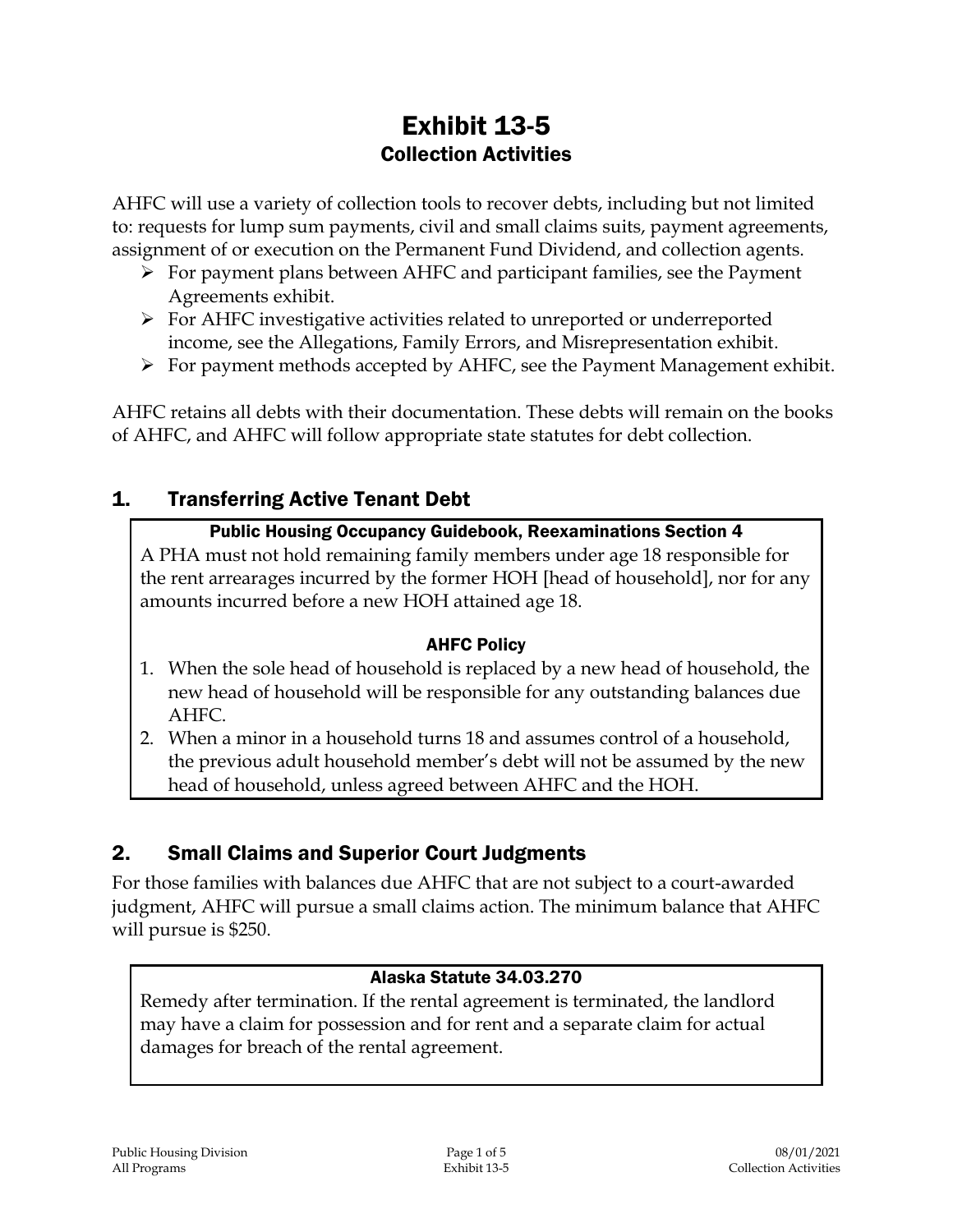#### Alaska Statute 34.03.335

Proof of certain property damage claims. In an action initiated by a party to recover damages or to obtain other relief to which a party may be entitled under this chapter, a premises condition statement and contents inventory prepared under AS 34.03.020(e) is presumptive evidence of the condition of the premises and its contents at the commencement of the term of the period of occupancy covered by the rental agreement between the parties. Unless its authenticity is rebutted by clear and convincing evidence by the party against whom the statement and contents inventory is offered, the statement and contents inventory may be offered by a party, without additional supporting evidence, as the basis on which to compute the recovery of damages to which the party may be entitled under this chapter.

#### AHFC Policy

AHFC has established a small claims procedure for family debts. AHFC will file these actions in the appropriate judicial venue.

#### 2.A Judgment and Legal Fees

#### Alaska Statute 34.03.350

Attorney fees. Attorney fees shall be allowed to the prevailing party in any proceeding arising out of this chapter or a rental agreement.

## 2.B Annual PFD Filing Fees

#### AHFC Policy

- 1. When AHFC receives a court judgment, AHFC will file against the named defendant's Permanent Fund Dividend.
- 2. AHFC will add postage fees each year to process the Writ of Execution.

## 2.C Satisfaction

AHFC will file a Satisfaction of Judgment with the appropriate Alaska court whenever a family has satisfied their judgment.

## 3. Collection Agency

## Alaska Statute 09.10.120(a)

An action brought in the name of or for the benefit of the state, any political subdivision, or public corporation may be commenced only within six years of the date of accrual of the cause of action. However, if the action is for relief on the ground of fraud, the limitation commences from the time of discovery by the aggrieved party of the facts constituting the fraud.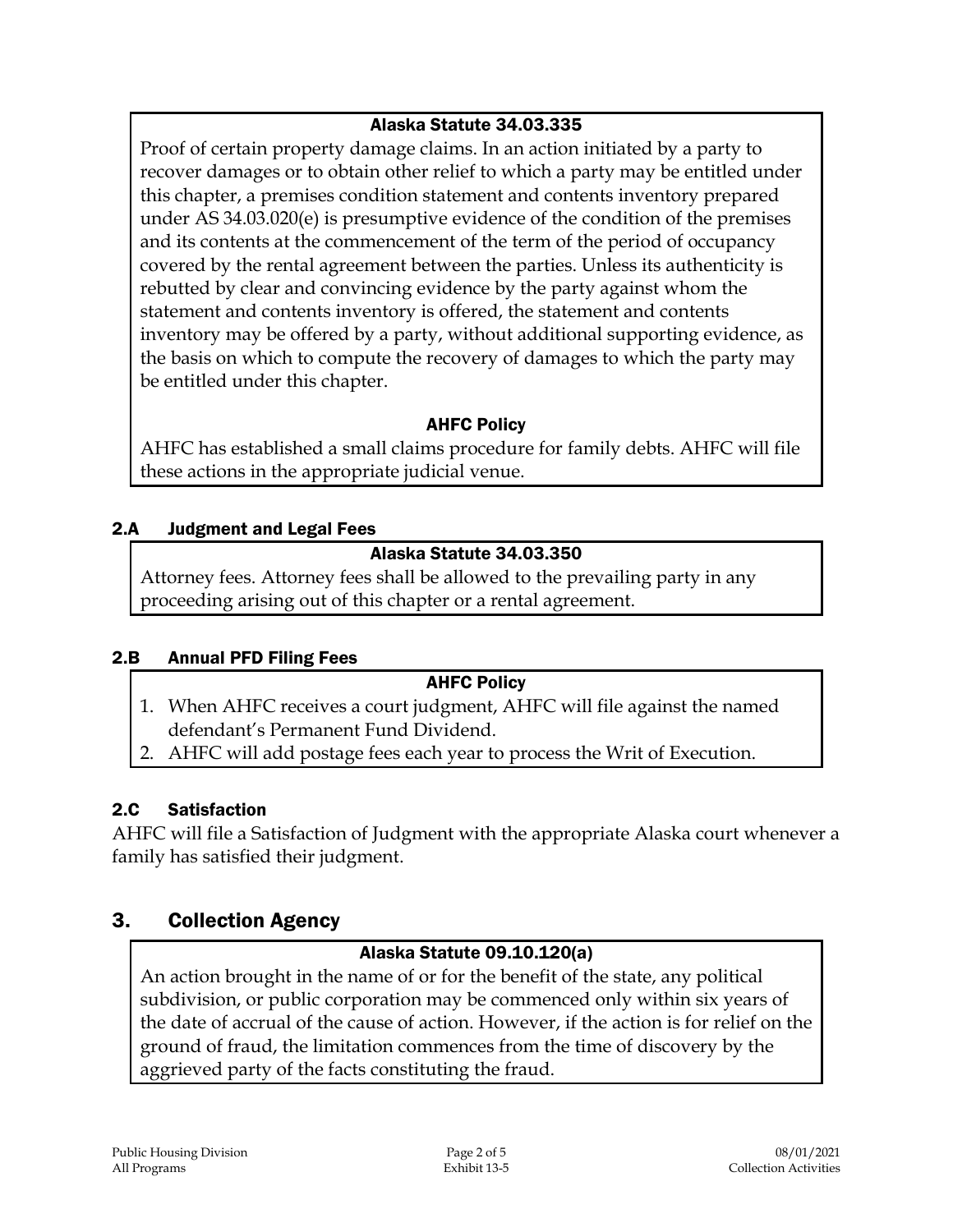## AHFC Policy

If AHFC is unable to pursue a small claims action, AHFC will forward accounts of \$250 and over to its collection agent for recovery.

- 1. AHFC will determine the frequency and number of accounts sent to a collection agent. As part of the package, AHFC will include:
	- a. All documents sent to a family advising them of a debt and any supporting information.
	- b. Information regarding the family's last known address.
- 2. AHFC will consult regularly with its collection agent on account activity.

## 3.A Agency Selection

PHD will follow AHFC procurement regulations when advertising for collection services. PHD Central Office will be responsible for the collection agency selection process.

## 3.B Deceased Participant Accounts at Collection

AHFC will consult with its collection agent to determine if any sole adult household members have died while at collection.

- $\triangleright$  If the file retention period has not yet expired, AHFC will recall those accounts. The debt will be liquidated and the file destroyed at the end of the retention period.
- $\triangleright$  If the file retention period has expired, AHFC will consult with the collection agent to determine if any further collection activity is feasible. If not, AHFC will recall those accounts and liquidate the debt.

## 3.C Expired Accounts

Once a year, AHFC will consult with its collection agent to determine if any accounts are no longer being pursued by the agent. These accounts will be recalled by AHFC.

- $\triangleright$  If the end of assistance date is older than ten (10) years, then AHFC will submit the account for liquidation.
- $\triangleright$  If the end of assistance date is under ten (10) years, AHFC will recall those accounts. AHFC will hold those accounts active until they have aged past 10 years. At that time, they will be submitted for liquidation.

## 4. Past Participant Accounts Receivable Inactivation

The U.S. Department of Housing and Urban Development retains information on families that owe money to a public housing agency for ten (10) years. AHFC will retain its debts for that period as well, subject to specific exemptions cited in the Debt Liquidation section.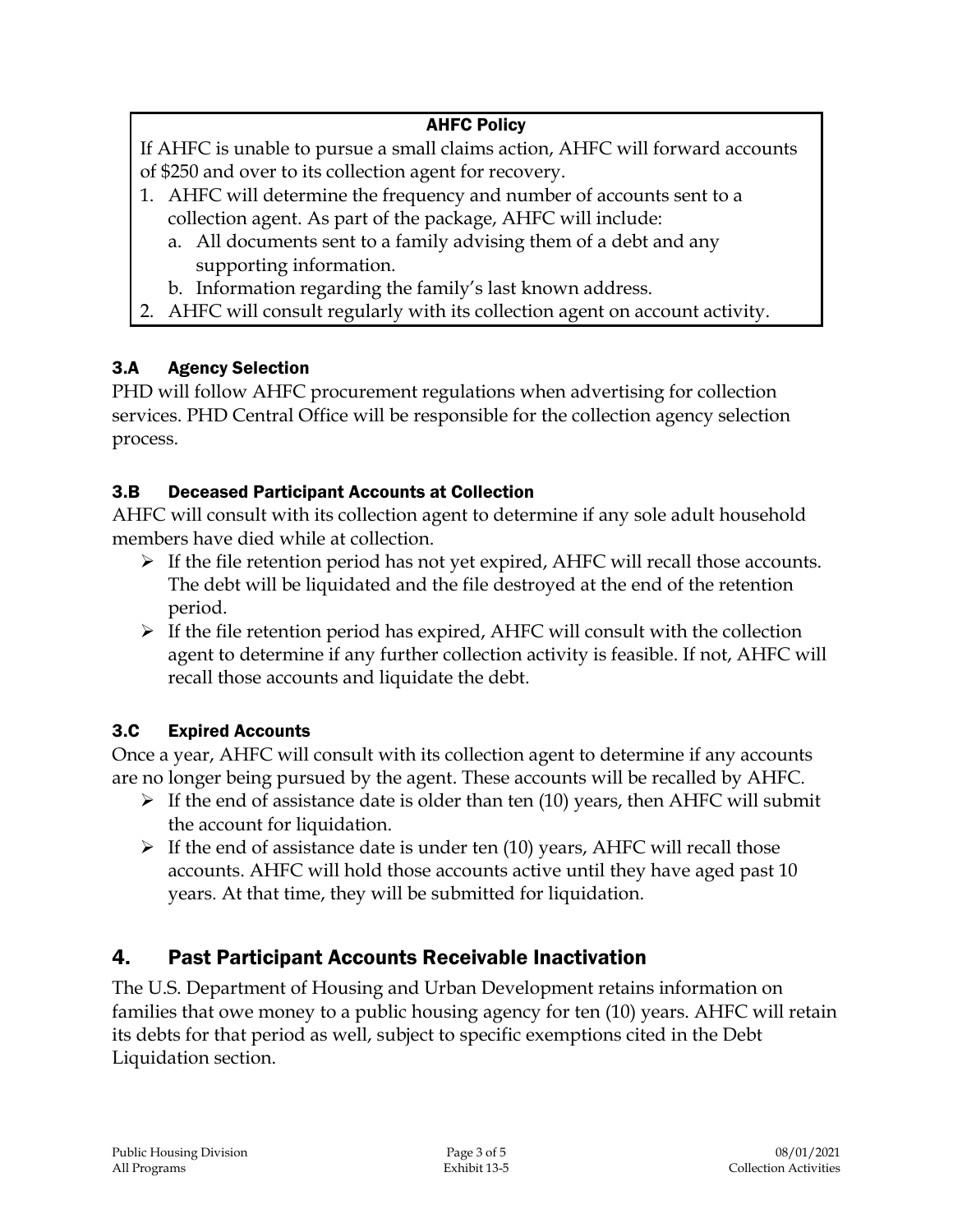#### 4.A HUD Reporting

| HUD Regulation 24 CFR 5.233(a)                                                                                                                                                    |
|-----------------------------------------------------------------------------------------------------------------------------------------------------------------------------------|
| Programs subject to this section and requirements.                                                                                                                                |
| (1) The requirements of this section apply to entities administering assistance                                                                                                   |
| under the:                                                                                                                                                                        |
| (i) Public Housing program under 24 CFR part 960;                                                                                                                                 |
| (ii) Section 8 Housing Choice Voucher (HCV) program under 24 CFR part<br>982;                                                                                                     |
| (iii) Moderate Rehabilitation program under 24 CFR part 882;                                                                                                                      |
| (iv) Project-based Voucher program under 24 CFR part 983;                                                                                                                         |
| (v) Project-based Section 8 programs under 24 CFR parts 880, 881, 883, 884,<br>886, and 891;                                                                                      |
| (vi) Section 202 of the Housing Act of 1959 (12 U.S.C. 1701q);                                                                                                                    |
| (vii) Section 811 of the Cranston-Gonzalez National Affordable Housing Act<br>(42 U.S.C. 8013);                                                                                   |
| (viii) Sections 221(d)(3) and 236 of the National Housing Act (12 U.S.C.<br>$1715l(d)(3)$ and $1715z-1$ ); and                                                                    |
| (ix) Rent Supplement program under section 101 of the Housing and Urban<br>Development Act of 1965 (12 U.S.C. 1701s).                                                             |
| (2) Processing entities must use HUD's EIV system in its entirety:                                                                                                                |
| (i) As a third party source to verify tenant employment and income                                                                                                                |
| information during mandatory reexaminations or recertifications of family<br>composition and income, in accordance with §5.236, and administrative<br>guidance issued by HUD; and |
| (ii) To reduce administrative and subsidy payment errors in accordance with                                                                                                       |
| HUD administrative guidance.                                                                                                                                                      |
| <b>AHFC Policy</b>                                                                                                                                                                |
| Each month, AHFC will report families with outstanding balances greater than                                                                                                      |
| \$250 to the U.S. Department of Housing and Urban Development (HUD) debt                                                                                                          |

- module. 1. AHFC will update information regarding debts that are paid-in-full.
- 2. Debts for sole adult household members who are deceased will not be reported.

## 4.B AHFC Board of Directors Reporting

Once per year, PHD submits a report of all vacated tenants and past participants with money owed to the AHFC Board of Directors to remove them from the active accounting ledgers. These accounts continue to be collected.